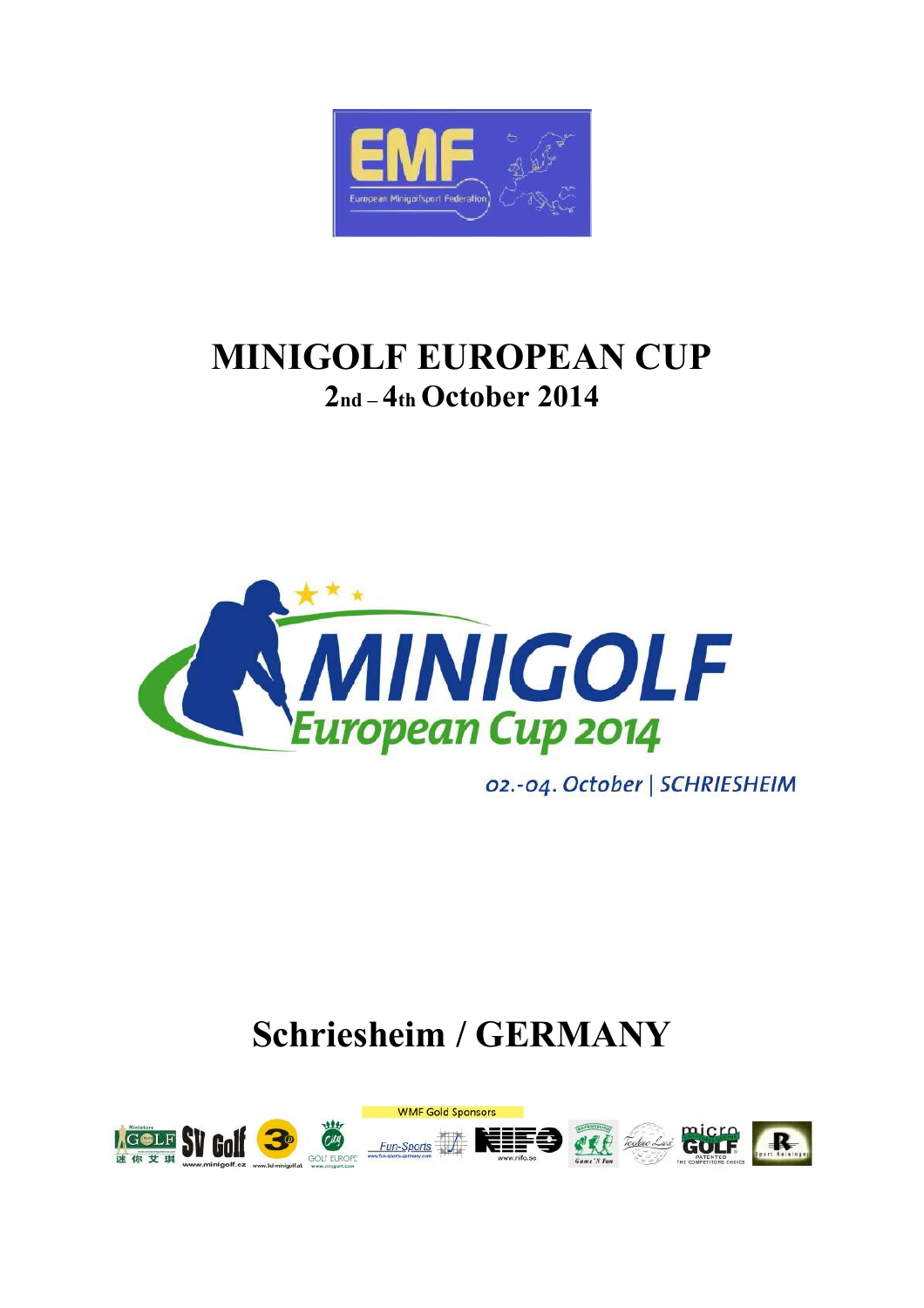## **European Cup 2014 – Schriesheim Tournament Report**

- **Venue**: Minigolfpark Schriesheim Schriesheim (Germany)
- **Participants**:
	- o 108 players and coaches/officials (76 men, 32 women, 32 coaches and 9 officials)
	- o 11 men teams
	- o 9 ladies teams
- **Tournament Director**: EMF Sport Director
- **Jury**:
	- o Ermes Franchini (Chairman)
	- o Victor Condeco
	- o Michael Ritschel
- **Referees**:
	- o Wil van Disseldorp (Head)
	- o Peter Burri
	- o Magnus Lundin
- **First Day of Competition**:
	- o Started: 8:00
	- o Ended: 17:35
	- o No issues
- **Second Day of Competition**:
	- o Started: 8:00
	- o Ended: 18:05
	- o No issues
- **Third Day of Competition**:
	- o Started: 8:00
	- o Ended: 16:05
	- o No issues
- **Admonitions**: as reported in the official results page
- **Official Rankings**:
	- o **Ladies Team:**
		- <sup>1</sup> 1.MGC Mainz, Germany
		- <sup>2nd</sup> MGC 90 Brno, Czech Republic
		- <sup>3rd</sup> 1.MGC Göttingen, Germany
	- o **Men Team:**
		- 1<sup>st</sup> Uppsala BGK, Sweden
		- <sup>2nd</sup> BGS Hardenberg-Pötter, Germany
		- 3<sup>rd</sup> Tantogarden BGK, Sweden
- **Juri decisions during the competition days:** 
	- o **Day 1**: none
	- o **Day 2**: none
	- o **Day 3**: none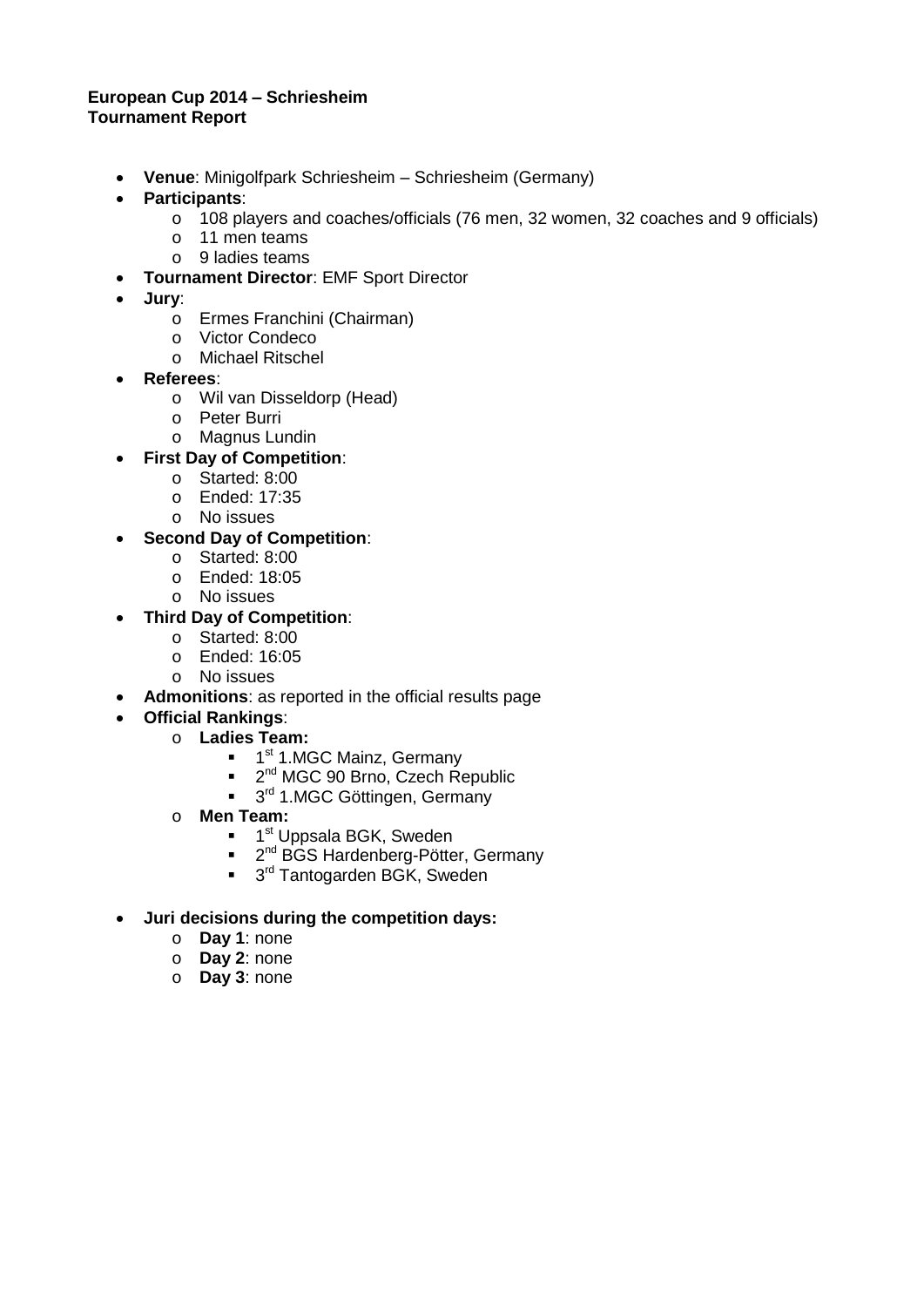

## **European Cup 2014**

**Updated: 2014-10-04 16:17 Get new pages automatically**

Mainz wins the team suddendeath on Lane 1!

Tournament Director - Ermes Franchini (Sport Director EMF) Place Director - Michael Ritschel (President MC Schriesheim)

#### **Referees:**

Head Referee - Wil van Disseldorp (NED) Referee - Magnus Lundin (SWE) Referee - Peter Burri (SUI)

### **Members of the jury**

Ermes Franchini (Sport Director EMF) Victor Condeço (President EMF)

Michael Ritschel (President MC Schriesheim)

Substitutions:

Team: Manse RG, Out: Eetu Ikola Round: 2 Lane: 8 Stroke 2, In: Tatu Pessa Team: Uppsala BGK, Out: Anders Wiklund Round: 4 after Lane: 10, In: Marcus Larsson Team: MGC Olomouc, Out: Michal Stančík Round 8 after Lane: 18, In: Jirí Staněk

Penalty: Team: Tantogarden BGK, Player: Oskari Vihervaara; Type: A+1 for time, Penalty Point: 1

Find us on Facebook with pictures and live comments

Thanks to Lars Isberg for updating the Bangolf Version :-)

## **Result**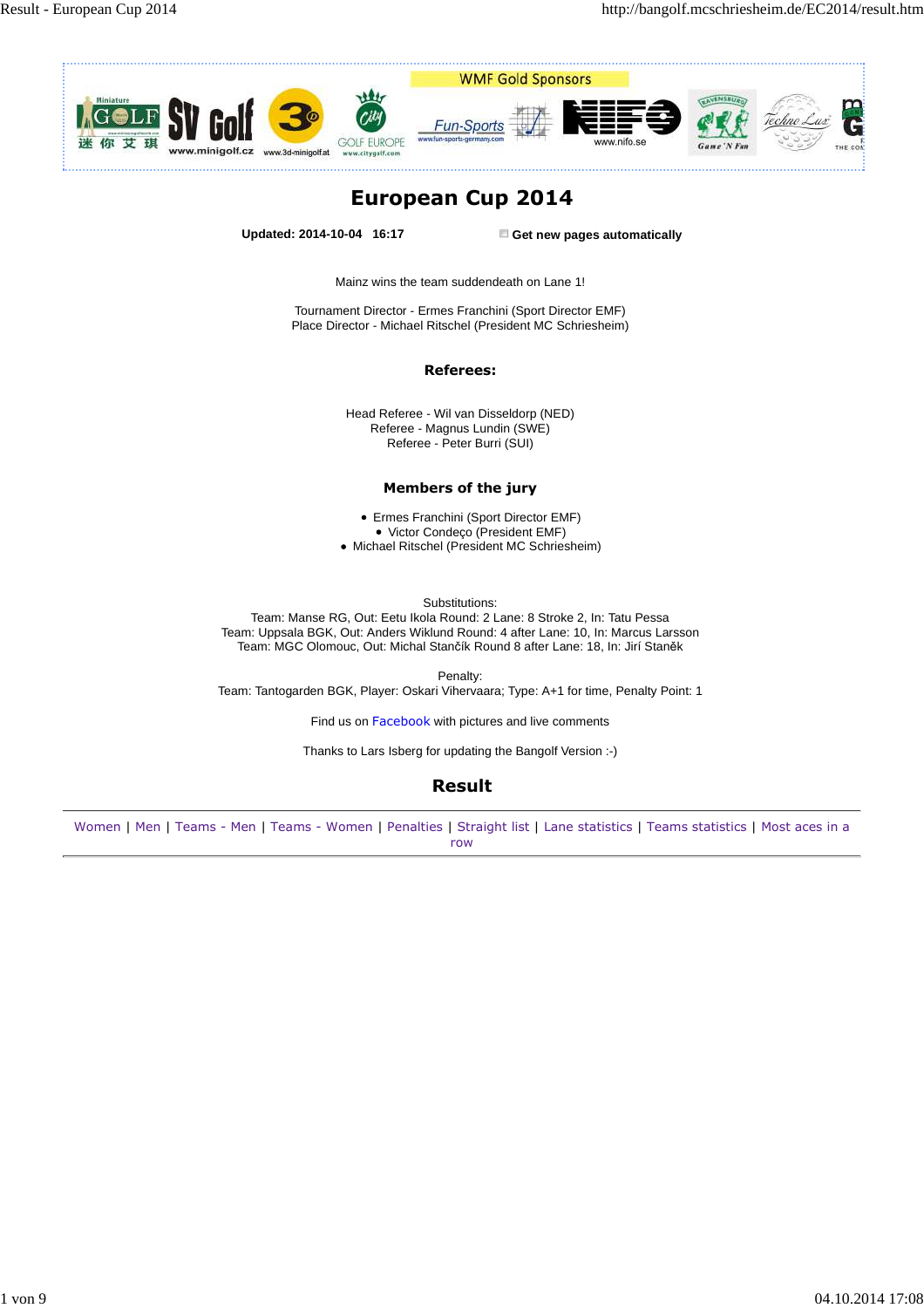ł

|  | Rank Name                                    | Club                  | Country                                      |  |  |                            |  |  | R1 R2 R3 R4 R5 R6 R7 R8 R9 Average Diff Tot |         |
|--|----------------------------------------------|-----------------------|----------------------------------------------|--|--|----------------------------|--|--|---------------------------------------------|---------|
|  | 1 Stefanie Blendermann                       | MC Olten (w)          | <b>EF</b> SUI                                |  |  | 24 19 19 20 21 21 19 20 18 |  |  | 20.1                                        | 6 181   |
|  | 2 Anne Bollrich                              | <b>MGC Mainz</b>      | GER 21 19 20 23 18 20 20 21 20               |  |  |                            |  |  | 20,2                                        | 5 182   |
|  | <b>3 Jasmin Ehm</b>                          | MGC Göttingen         | GER 21 19 22 19 21 20 20 22 19               |  |  |                            |  |  | 20,3                                        | 3 183   |
|  | <sup>4</sup> Nicole Birkelbach               | <b>MGC Göttingen</b>  | GER 23 19 21 19 19 21 22 21 19               |  |  |                            |  |  | 20,4                                        | 4 184   |
|  | 5 Katerina Tietzová                          | MGC '90 Brno          | CZE 21 21 18 22 23 20 19 22 18               |  |  |                            |  |  | 20,4                                        | 5 184   |
|  | 6 Ema Blažková                               | MGC '90 Brno          | CZE 21 20 23 21 19 19 22 19 24               |  |  |                            |  |  | 20,9                                        | 5 188   |
|  | 7 Melanie Blaser                             | MC Olten (w)          | <b>EE</b> SUI                                |  |  | 20 20 21 25 20 18 21 20 23 |  |  | 20,9                                        | 7 188   |
|  | 8 Jana Nakládalová                           | MGC '90 Brno          | CZE 20 21 19 23 20 22 23 22 20               |  |  |                            |  |  | 21,1                                        | 4 190   |
|  | <b>9 Alice Kobisch</b>                       | <b>MGC Mainz</b>      | GER 21 19 20 23 20 20 23 24 21               |  |  |                            |  |  | 21,2                                        | 5 191   |
|  | 10 Simona Handlová                           | MGC '90 Brno          | CZE 21 22 23 21 21 18 25 22 21               |  |  |                            |  |  | 21,6                                        | 7 194   |
|  | 11 Kathrin Neumann                           | <b>MGC Mainz</b>      | GER 22 21 22 21 20 22 23 23 21               |  |  |                            |  |  | 21,7                                        | 3 195   |
|  | <b>12 Nicole Gundert-Greiffendorf</b>        | <b>MGC Mainz</b>      | GER 21 23 22 21 24 19 22 23 20               |  |  |                            |  |  | 21,7                                        | 5 195   |
|  | <b>13 Annelie Lundell</b>                    | <b>BGK Linjen</b>     | <b>EXAMPLE 25 23 19 22 23 20 20 23 22</b>    |  |  |                            |  |  | 21,9                                        | 6 197   |
|  | 14 Natasja Klarenbeek                        | MGC Oirschot (w)      | NED 24 21 19 20 21 21 24 22 26               |  |  |                            |  |  | 22.0                                        | 7 198   |
|  | 15 Alexandra von dem Knesebeck MGC Göttingen |                       | GER 25 23 22 22 23 23 23 21 20               |  |  |                            |  |  | 22.4                                        | 5 202   |
|  | <b>16 Elisabeth Brandt</b>                   | <b>BGK Linjen</b>     | <b>E</b> SWE 24 22 28 20 21 21 25 21 20      |  |  |                            |  |  | 22.4                                        | 8 202   |
|  | 17 Carolina Larsson                          | <b>BGK Linjen</b>     | <b>EXAMPLE 50 26 22 22 23 21 20 26 23 20</b> |  |  |                            |  |  | 22,6                                        | 6 203   |
|  | 18 Ilona De Kok                              | MGC Oirschot (w)      | NED 23 23 23 21 19 21 24 28 22               |  |  |                            |  |  | 22,7                                        | 9 204   |
|  | 19 Wendy van Luijpen                         | MGC Oirschot (w)      | NED 25 24 22 30 22 21 23 21 24               |  |  |                            |  |  | 23,6                                        | 9 212   |
|  | 20 Paulien Jasper-Visser                     | MGC Göttingen         | GER 23 27 30 25 23 22 25 25 24               |  |  |                            |  |  | 24,9                                        | 8 2 2 4 |
|  | 21 Flavia Brechbühl                          | MC Olten (w)          | <b>EE</b> SUI                                |  |  | 27 24 23 28 25 30 24 25 23 |  |  | 25.4                                        | 7 229   |
|  | 22 Camilla Forslund                          | <b>BGK Linjen</b>     | <b>ET</b> SWE 28 32 25 33 22 33 33 29 23     |  |  |                            |  |  | 28,7                                        | 11 258  |
|  | 23 Sara Marchiani                            | <b>GSP Cusano</b>     | <b>THEFT</b>                                 |  |  | 21 23 22 21 21 20          |  |  | 21,3                                        | 3 1 2 8 |
|  | 24 Anna Bandera                              | <b>GSP Cusano</b>     | <b>THEFT</b>                                 |  |  | 22 23 25 21 22 21          |  |  | 22,3                                        | 4 134   |
|  | 25 Sandra Schwarz                            | <b>MGC Bad Vöslau</b> | AUT 24 24 21 23 22 20                        |  |  |                            |  |  | 22,3                                        | 4 134   |
|  | 26 Elisabeth Gruber                          | <b>MGC Bad Vöslau</b> | AUT 25 21 22 22 20 24                        |  |  |                            |  |  | 22,3                                        | 5 134   |
|  | 27 Anabela Pereira                           | CM da Costa Nova      | <b>E</b> POR 23 23 21 24 23 22               |  |  |                            |  |  | 22,7                                        | 3 136   |
|  | <b>28 Melanie Schwarz</b>                    | MGC Bad Vöslau        | AUT 26 23 24 24 20 22                        |  |  |                            |  |  | 23,2                                        | 6 139   |
|  | 29 Cristina Fernandes                        | CM da Costa Nova      | <b>D</b> POR 27 23 23 24 21 23               |  |  |                            |  |  | 23,5                                        | 6 141   |
|  | 30 Antonella Flamini                         | <b>GSP Cusano</b>     | <b>T</b> ITA                                 |  |  | 24 24 20 27 26 24          |  |  | 24,2                                        | 7 145   |
|  | 31 Petra Riegler                             | MGC Bad Vöslau        | <b>E</b> AUT 24 25 26 20 26 26               |  |  |                            |  |  | 24.5                                        | 6 147   |
|  | 32 Manuela Pinheiro                          | CM da Costa Nova      | <b>E</b> POR 24 24 30 25 30 25               |  |  |                            |  |  | 26.3                                        | 6 158   |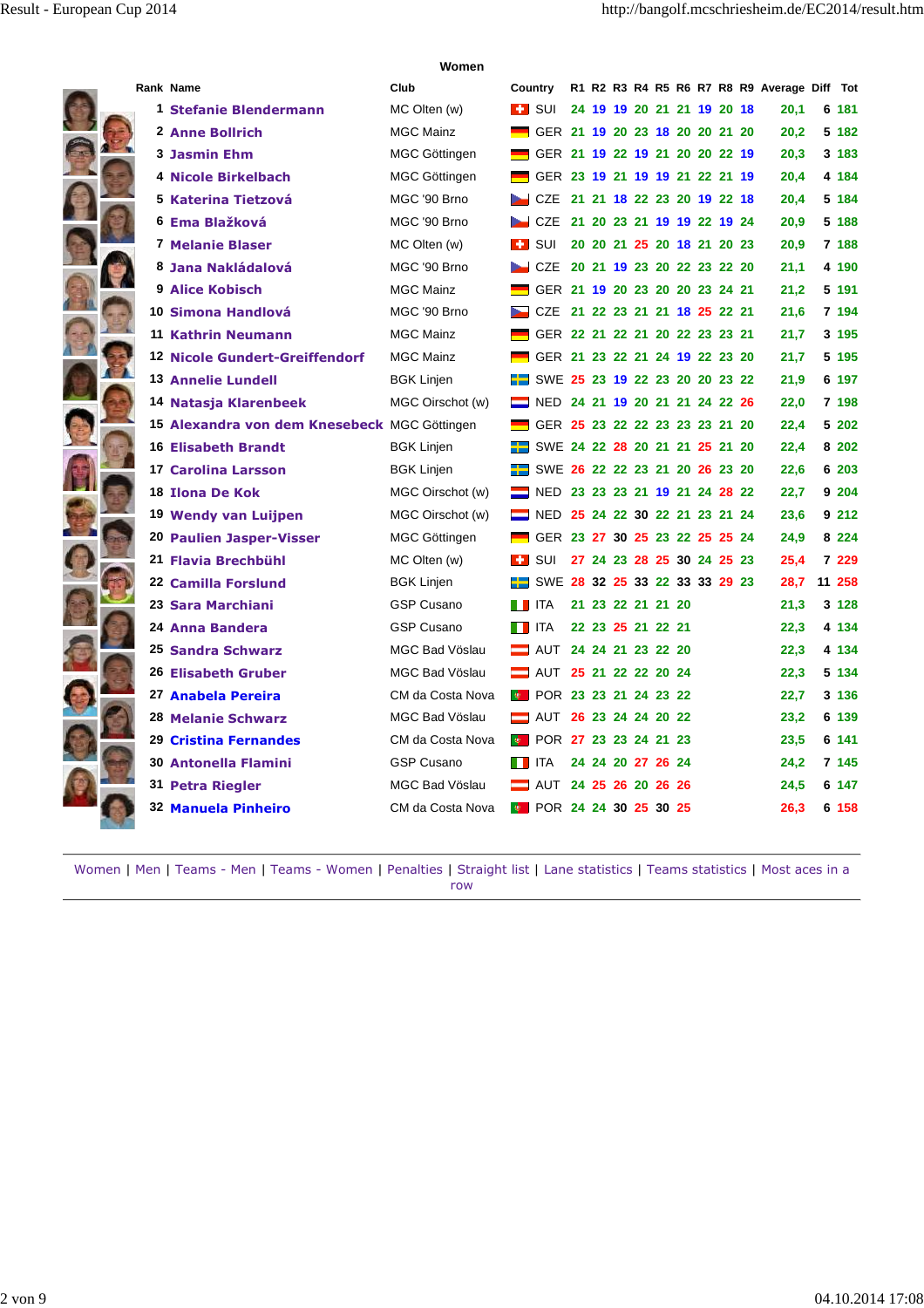|  |                                        | Men                                         |                            |          |          |    |          |                   |  |                                 |         |
|--|----------------------------------------|---------------------------------------------|----------------------------|----------|----------|----|----------|-------------------|--|---------------------------------|---------|
|  | <b>Rank Name</b>                       | Club                                        | Country                    |          | R1 R2 R3 | R4 |          |                   |  | R5 R6 R7 R8 R9 Average Diff Tot |         |
|  | 1 Pavel Gerža                          | <b>MGC Olomouc</b>                          | $CZE$ 21 18 18             |          |          |    |          | 19 20 18 19 19 18 |  | 18,9                            | 3 170   |
|  | 2 Gustav Björnberg                     | Tantogarden BGK                             | $\equiv$ SWE 18 19 20      |          |          |    |          | 19 19 19 19 20 19 |  | 19,1                            | 2 172   |
|  | <b>3 Anders Olsson</b>                 | Uppsala BGK                                 | SWE 22 19 21               |          |          |    |          | 19 20 19 18 18 18 |  | 19,3                            | 4 174   |
|  | 4 Harald Erlbruch                      | BGS Hardenberg Pötter <b>GER 19 19 23</b>   |                            |          |          |    |          | 20 18 19 18 19 19 |  | 19,3                            | 5 174   |
|  | <b>5 Andreas Cederholm</b>             | Uppsala BGK                                 | SWE 19 20 19               |          |          |    |          | 20 19 20 20 19 19 |  | 19,4                            | 1 175   |
|  | 6 Kosti Raesola                        | Tantogarden BGK                             | $\frac{1}{2}$ SWE 19 20 20 |          |          |    |          | 20 18 19 18 20 21 |  | 19,4                            | 3 175   |
|  | <b>7 Alexander Geist</b>               | BGS Hardenberg Pötter GER 20 18 20          |                            |          |          |    |          | 20 20 18 20 20 20 |  | 19,6                            | 2 176   |
|  | 8 Jirí Stanek                          | <b>MGC Olomouc</b>                          | CZE 22 20 18               |          |          |    |          | 20 20 18 20 19 19 |  | 19,6                            | 4 176   |
|  | <b>9 Fredrik Persson</b>               | Uppsala BGK                                 | $\equiv$ SWE 23 21 19      |          |          |    |          | 18 20 18 18 21 18 |  | 19,6                            | 5 176   |
|  | 10 Carl-Johan Ryner                    | Uppsala BGK                                 | SWE 19 19 22               |          |          |    |          | 19 21 19 19 20 19 |  | 19,7                            | 3 177   |
|  | <b>11 Jan Strandberg</b>               | Tantogarden BGK                             | SWE 20 21 18               |          |          |    |          | 20 20 21 19 19 20 |  | 19,8                            | 3 178   |
|  | <b>12 Lars Brown</b>                   | Uppsala BGK                                 | $\frac{1}{2}$ SWE 21 21 20 |          |          |    |          | 19 21 21 19 18 18 |  | 19,8                            | 3 178   |
|  | <b>13 Walter Erlbruch</b>              | BGS Hardenberg Pötter                       | GER 22 19 20               |          |          |    |          | 20 21 19 20 19 19 |  | 19,9                            | 3 179   |
|  | 14 Omar Maggi                          | MC Olten (m)                                | l + sui                    |          | 21 21 21 |    |          | 21 18 19 20 19 21 |  | 20,1                            | 3 181   |
|  | <b>15 Lorenzo Levis</b>                | <b>GSP Vergiate</b>                         | ITA                        |          | 20 19 20 |    |          | 22 18 21 22 20 19 |  | 20,1                            | 4 181   |
|  | <b>16 Marcus Larsson</b>               | Uppsala BGK                                 | SWE 23 19 21               |          |          |    |          | 19 19 18 21 21 20 |  | 20,1                            | 5 181   |
|  | 17 Günter Inmann                       | MC Olten (m)                                | <b>E</b> SUI               |          | 21 20 20 |    |          | 20 21 21 20 20 19 |  | 20,2                            | 2 182   |
|  | <b>18 Timo Greiffendorf</b>            | BGS Hardenberg Pötter <b>- GER 23 21 21</b> |                            |          |          |    |          | 20 20 18 20 20 19 |  | 20,2                            | 5 182   |
|  | <b>19 Marek Smejkal</b>                | <b>MGC Olomouc</b>                          | CZE                        | 19 20 18 |          |    |          | 22 18 19 23 21 22 |  | 20,2                            | 5 182   |
|  | <b>20 Dan Trulsson</b>                 | Tantogarden BGK                             | <b>H</b> SWE 19 21 20      |          |          |    |          | 19 20 19 22 21 22 |  | 20,3                            | 3 183   |
|  | 21 Marco Templin                       | <b>BGS Hardenberg Pötter</b>                | GER 23 20 21               |          |          |    |          | 21 19 21 19 19 20 |  | 20,3                            | 4 183   |
|  | <b>22 Michel Rhyn</b>                  | MC Olten (m)                                | <b>H</b> SUI               |          | 22 20 21 |    |          | 20 19 19 23 20 19 |  | 20,3                            | 4 183   |
|  | 23 Ivan Macho                          | <b>MGC Olomouc</b>                          | CZE 23 21 22               |          |          |    |          | 21 19 18 20 20 19 |  | 20,3                            | 5 183   |
|  | <b>24 Michael Koziol</b>               | BGS Hardenberg Pötter   GER 21 20 21        |                            |          |          |    |          | 19 19 21 21 21 21 |  | 20,4                            | 2 184   |
|  | 25 Vitus Spescha                       | MC Olten (m)                                | <b>H</b> SUI               |          | 23 20 20 |    |          | 19 19 21 21 19 22 |  | 20,4                            | 4 184   |
|  | 26 Oskari Vihervaara                   | Tantogarden BGK                             | <b>H</b> SWE 19 21 21      |          |          |    |          | 22 21 22 19 19 21 |  | 20,6                            | 3 185   |
|  | 27 Marián Straško                      | <b>MGC Olomouc</b>                          | CZE 20 21 19               |          |          |    |          | 20 21 21 21 21 22 |  | 20,7                            | 3 186   |
|  | <b>28 David Bilek</b>                  | <b>MGC Olomouc</b>                          | CZE                        | 19 22 21 |          |    |          | 19 21 22 22 19 21 |  | 20,7                            | 3 186   |
|  | 29 Sergio Baruscotti                   | MC Olten (m)                                | $\blacksquare$ SUI         |          | 24 20 20 |    |          | 21 20 22 18 23 18 |  | 20,7                            | 6 186   |
|  | 30 Massimilano Ciceri                  | <b>GSP Vergiate</b>                         | <b>THEFT</b>               |          | 20 21 20 |    |          | 20 19 22 20 23 24 |  | 21,0                            | 5 189   |
|  | 31 Alexander Dahlstedt Tantogarden BGK |                                             | $\equiv$ SWE 21 20 19      |          |          |    |          | 21 21 23 23 20 22 |  | 21,1                            | 4 190   |
|  | 32 Yvan Baruscotti                     | <b>GSP Vergiate</b>                         | $\blacksquare$ ITA         |          | 20 22 21 |    |          | 20 24 19 22 20 22 |  | 21,1                            | 5 190   |
|  | 33 Michal Stancík                      | <b>MGC Olomouc</b>                          | CZE 22 24 20               |          |          |    |          | 24 21 19 18 23 22 |  | 21,4                            | 6 193   |
|  | <b>34 Uwe Ludwig</b>                   | BGS Hardenberg Pötter <b>- GER 26 19 20</b> |                            |          |          |    |          | 23 20 25 19 19 22 |  | 21,4                            | 7 193   |
|  | 35 Roberto Garbui                      | <b>GSP Vergiate</b>                         | $\blacksquare$ ITA         |          | 21 22 18 |    |          | 21 22 19 26 20 24 |  | 21,4                            | 8 193   |
|  | 36 Rudi Giroldini                      | <b>GSP Vergiate</b>                         | <b>THEFT</b>               |          | 22 20 21 |    |          | 20 21 23 25 21 21 |  | 21,6                            | 5 194   |
|  | 37 Riccardo Simonetta                  | <b>GSP</b> Vergiate                         | <b>THEFT</b>               |          | 21 22 19 |    |          | 22 23 23 24 20 20 |  | 21,6                            | 5 194   |
|  | 38 Markus Berger                       | Tantogarden BGK                             | $\frac{1}{2}$ SWE 22 29 21 |          |          |    |          | 21 23 22 20 20 21 |  | 22,1                            | 9 199   |
|  | 39 Roger Gerber                        | MC Olten (m)                                | $\blacksquare$ SUI         |          | 24 22 20 |    |          | 23 24 22 22 21 22 |  | 22,2                            | 4 200   |
|  | <b>40 Marcel Gygax</b>                 | MC Olten (m)                                | $\blacksquare$ SUI         |          | 27 20 20 |    |          | 25 20 20 27 22 22 |  | 22,6                            | 7 203   |
|  | 41 Guido Mattaini                      | <b>GSP Vergiate</b>                         | $\blacksquare$ ITA         |          | 22 23 26 |    |          | 20 25 23 24 21 24 |  | 23,1                            | 6 208   |
|  | 42 Axel Ekman                          | Manse RG                                    | $+$ FIN                    |          | 21 20 19 |    | 19 19 20 |                   |  | 19,7                            | 2 118   |
|  | <b>43 André Campos</b>                 | CM do Porto                                 | <b>B</b> POR 19 18 19      |          |          |    | 23 19 20 |                   |  | 19,7                            | 5 118   |
|  | <b>44 Csaba Palinkas</b>               | <b>WAT 21</b>                               | AUT 19 20 20               |          |          |    | 20 21 21 |                   |  | 20,2                            | 2 1 2 1 |
|  | 45 Luís jr. Silva                      | CM do Porto                                 | <b>POR 22 21 19</b>        |          |          |    | 21 20 21 |                   |  | 20,7                            | 3 1 2 4 |
|  | 45 Adam Fazekas                        | <b>WAT 21</b>                               | AUT 22 21 21               |          |          |    | 20 19 21 |                   |  | 20,7                            | 3 1 2 4 |
|  | <b>47 Remon Verveer</b>                | MGC Oirschot (m)                            | NED 21 23 20               |          |          |    | 20 21 19 |                   |  | 20,7                            | 4 124   |
|  | 48 Norbert Wagenhofer WAT 21           |                                             | AUT 20 21 21               |          |          |    | 19 21 23 |                   |  | 20,8                            | 4 125   |
|  | 49 Juuso Tasku                         | Manse RG                                    | $F_{\text{FIN}}$           |          | 19 20 25 |    | 21 20 20 |                   |  | 20,8                            | 6 125   |
|  | 50 Aapo Pessi                          | Manse RG                                    | $F_{\text{FIN}}$           |          | 22 21 20 |    | 22 21 20 |                   |  | 21,0                            | 2 1 2 6 |
|  | <b>51 Julian Weibold</b>               | <b>WAT 21</b>                               | <b>E</b> AUT 23 19 20      |          |          |    | 22 21 22 |                   |  | 21,2                            | 4 127   |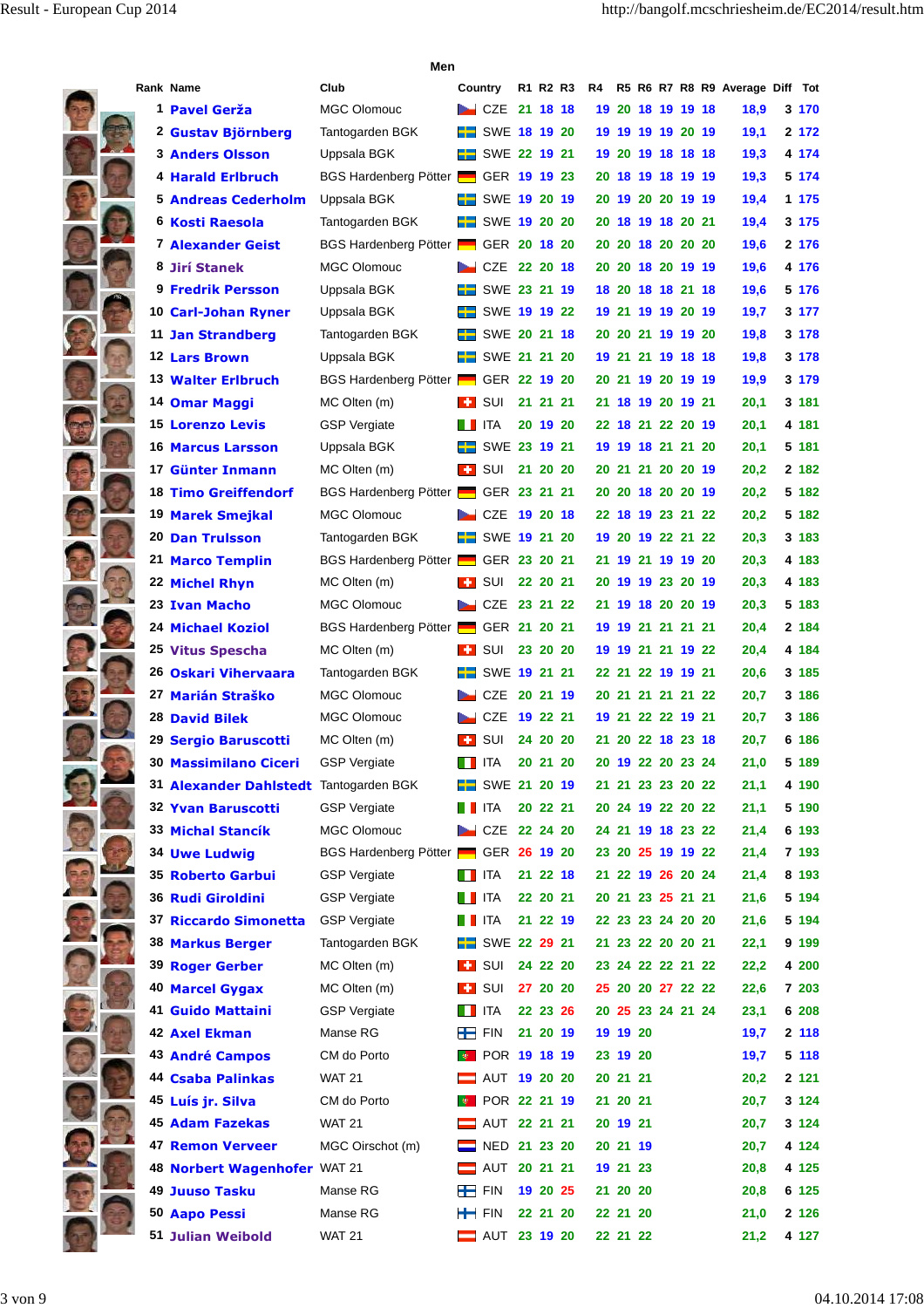| 52 André Silva              | CM do Porto      | <b>B</b> POR 19 19 22       |          |          | 22 24 22 | 21,3 |      | 5 128   |                                |
|-----------------------------|------------------|-----------------------------|----------|----------|----------|------|------|---------|--------------------------------|
| 53 Tatu Pessa               | Manse RG         | $\leftarrow$ FIN            | 22 22 20 |          | 23 21 21 | 21,5 |      | 3 1 2 9 |                                |
| <b>54 Stefan Mehlhose</b>   | <b>WAT 21</b>    | AUT 20 22 23                |          |          | 23 20 21 | 21,5 |      | 3 1 2 9 |                                |
| 55 Steven Steiger           | MGC Oirschot (m) | NED 22 24 25                |          |          | 22 21 19 | 22,2 |      | 6 133   |                                |
| 56 Ladislav Derzsi          | Golf Klub Trnava | <b>EM SVK 23 18 25</b>      |          |          | 20 25 22 | 22,2 |      | 7 133   |                                |
| 57 Hans Verkooijen          | MGC Oirschot (m) | NED 21 21 23                |          |          | 27 23 19 | 22,3 |      | 8 1 3 4 |                                |
| 58 Luís Silva               | CM do Porto      | <b>DE POR 22 23 24</b>      |          |          | 25 21 20 | 22,5 |      | 5 135   |                                |
| 59 Heinz Weber              | <b>WAT 21</b>    | AUT 27 20 24                |          |          | 22 22 20 | 22,5 |      | 7 135   |                                |
| 60 Ján Tolarovic            | Golf Klub Trnava | SVK 26 22 25                |          |          | 25 20 20 | 23,0 |      | 6 138   |                                |
| 61 Martin van Holland       | MGC Oirschot (m) | $\equiv$ NED 28 22 25       |          |          | 20 22 22 | 23,2 |      | 8 139   |                                |
| 62 René Šimansky            | Golf Klub Trnava | SVK 27 24 23                |          |          | 23 21 22 | 23,3 |      | 6 140   |                                |
| 62 Jeroen van Holland       | MGC Oirschot (m) | NED 26 24 24                |          |          | 24 20 22 | 23,3 |      | 6 140   |                                |
| 64 Markku Sillman           | Manse RG         | $F_{\text{FIN}}$            | 26 18 23 |          | 25 24 25 | 23,5 |      | 8 141   |                                |
| 65 Eetu Ikola               | Manse RG         | $F_{\text{FIN}}$            |          | 29 25 24 | 21 21 21 | 23,5 |      | 8 141   |                                |
| 66 Arto Borg                | Manse RG         | $F = FIN$ 27 23 23          |          |          | 28 22 25 | 24,7 |      | 6 148   |                                |
| 67 Juraj Palovic            | Golf Klub Trnava | $\frac{1}{2}$ SVK 26 23 28  |          |          | 21 26 24 | 24,7 |      | 7 148   |                                |
| <b>68 Domingos Silva</b>    | CM do Porto      | <b>DE POR 25 25 24</b>      |          |          | 22 24 29 | 24,8 |      | 7 149   |                                |
| 69 Sebastião Campos         | CM do Porto      | <b>E</b> POR 25 29 19       |          |          | 27 23 27 |      | 25,0 | 10 150  |                                |
| 70 František Drgon          | Golf Klub Trnava | <b>EL SVK 23 30 21</b>      |          |          | 23 32 22 | 25,2 |      | 11 151  |                                |
| 71 Lukáš Barylík            | Golf Klub Trnava | <b>March SVK 33 26 23</b>   |          |          | 22 25 23 | 25,3 |      | 11 152  |                                |
| <b>72 Ramon Craane</b>      | MGC Oirschot (m) | NED 26 24 26                |          |          | 24 27 27 | 25,7 |      | 3 1 5 4 |                                |
| 73 Slavomír Holický         | Golf Klub Trnava | <b>Example SVK 25 29 33</b> |          |          | 29 28 25 | 28,2 |      | 8 1 6 9 |                                |
| 74<br><b>Anders Wiklund</b> | Uppsala BGK      | <b>F</b> SWE 25 20 19 14 10 |          |          |          | 21,9 |      | 6       | <b>Did</b><br>78 not<br>finish |
| 75 Ernst Hübner             | <b>WAT 21</b>    | AUT                         |          |          |          | 0,0  |      | 0       | 0                              |
| 75 Peter Joost Middag       | MGC Oirschot (m) | $\blacksquare$ NED          |          |          |          | 0,0  |      | 0       | 0                              |

|                                               | <b>TEAMS</b> |                |     |     |     |     |     |     |     |             |              |  |  |  |
|-----------------------------------------------|--------------|----------------|-----|-----|-----|-----|-----|-----|-----|-------------|--------------|--|--|--|
|                                               | Men          |                |     |     |     |     |     |     |     |             |              |  |  |  |
| Rank Team                                     | R1           | R <sub>2</sub> | R3  | R4  | R5  | R6  | R7  | R8  | R9  | Avg Total   |              |  |  |  |
| 1 <b>Educational SCK</b>                      | 129          | 120            | 120 | 117 | 120 | 115 | 115 | 117 | 112 | 19,7        | 1065         |  |  |  |
| 2 BGS Hardenberg-Pötter 128 117               |              |                | 126 | 120 | 117 | 116 | 118 | 118 | 118 | <b>20.0</b> | 1078         |  |  |  |
| 3 <b>Elle</b> Tantogarden BGK                 |              | 116 122        | 118 | 121 | 119 | 123 | 120 | 119 | 125 | 20.1        | 1083         |  |  |  |
| <b>MGC Olomouc</b><br>$4 \blacktriangleright$ | 124          | 126            | 118 | 125 | 120 | 117 | 123 | 123 | 121 | 20.3        | 1097         |  |  |  |
| 5 <b>E. MC Olten (m)</b>                      | 138          | 123            | 122 | 128 | 121 | 122 | 133 | 121 | 125 | 21.0        | 1133         |  |  |  |
| <b>6 GSP Vergiate</b>                         | 124          | 126            | 119 | 125 | 127 | 127 | 139 | 124 | 130 | 21.1        | 1141         |  |  |  |
| <b>WAT 21</b><br>$7\equiv$                    | 131          | 123            | 129 | 126 | 124 | 128 |     |     |     |             | 21,1 761 648 |  |  |  |
| 8 H Manse RG                                  | 144          | 128            | 130 | 138 | 127 | 131 |     |     |     |             | 22,2 798 648 |  |  |  |
| 9 <b>CM</b> do Porto                          | 132          | 135            | 127 | 140 | 131 | 139 |     |     |     |             | 22,3 804 648 |  |  |  |
| 10 MGC Oirschot (m)                           | 144          | 138            | 143 | 137 | 134 | 128 |     |     |     |             | 22,9 824 648 |  |  |  |
| 11 <b>BM</b><br><b>Golf Klub Trnava</b>       | 158          | 143            | 145 | 134 | 149 | 133 |     |     |     |             | 23,9 862 648 |  |  |  |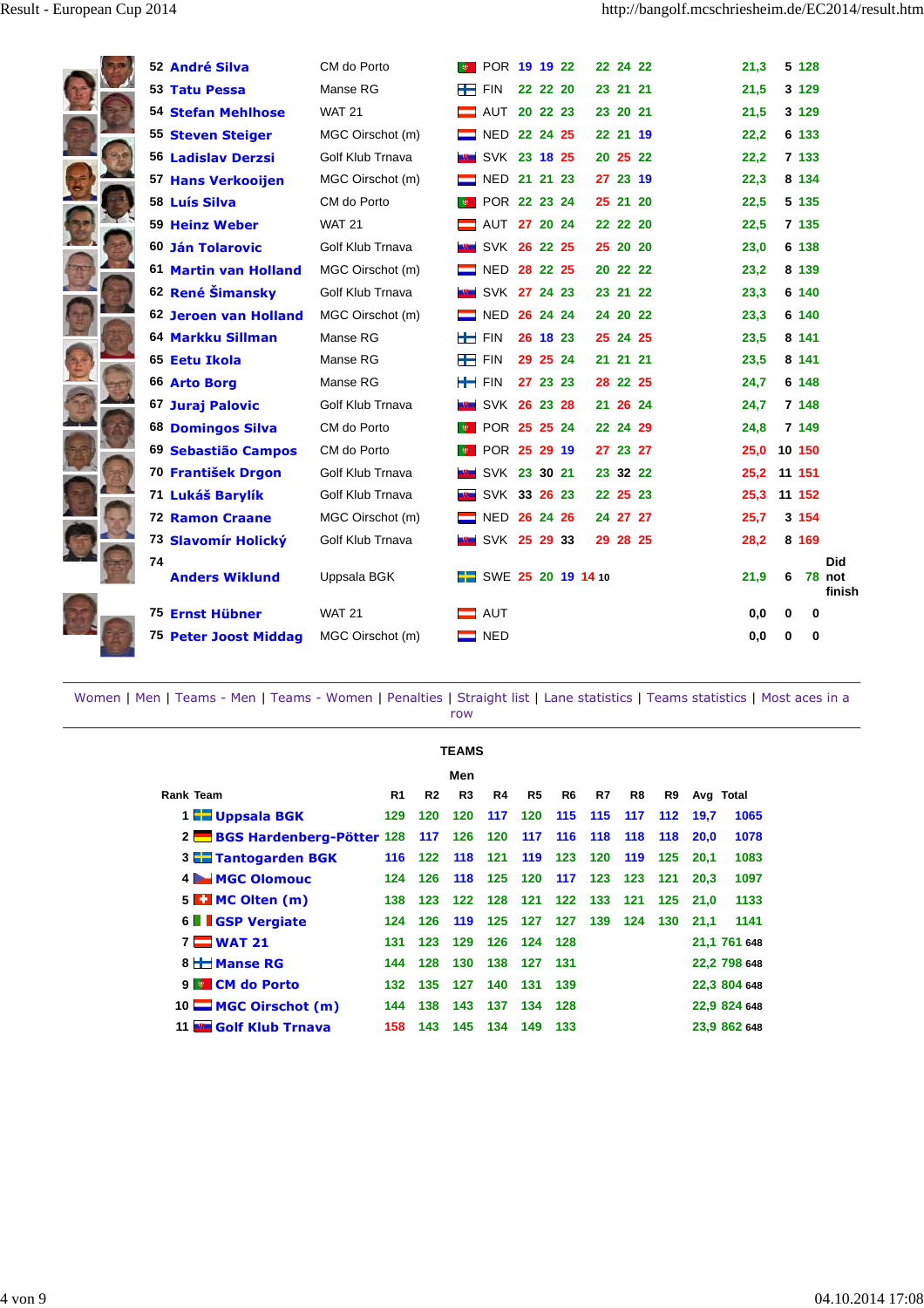| Uppsala BGK (1<br>substitute)                    | R1             | R <sub>2</sub> | R3             | R4                | R <sub>5</sub> | R <sub>6</sub> | R7  | R8              | R9       |           | Avg Total |
|--------------------------------------------------|----------------|----------------|----------------|-------------------|----------------|----------------|-----|-----------------|----------|-----------|-----------|
| <b>Anders Wiklund</b>                            | 25             | 20             | 19             | $\frac{14}{10}$ o |                |                |     |                 |          | 21,9      | 78        |
| <b>Andreas Cederholm</b>                         | 19             | 20             | 19             | 20                | 19             | 20             | 20  | 19              | 19       | 19,4      | 175       |
| <b>Anders Olsson</b>                             | 22             | 19             | 21             | 19                | 20             | 19             | 18  | 18              | 18       | 19,3      | 174       |
| <b>Fredrik Persson</b>                           | 23             | 21             | 19             | 18                | 20             | 18             | 18  | 21              | 18       | 19,6      | 176       |
| <b>Lars Brown</b>                                | 21             | 21             | 20             | 19                | 21             | 21             | 19  | 18              | 18       | 19,8      | 178       |
| <b>Carl-Johan Ryner</b>                          | 19             | 19             | 22             | 19                | 21             | 19             | 19  | 20              | 19       | 19,7      | 177       |
| <b>Marcus Larsson</b>                            |                |                |                | 88 i              | 19             | 18             | 21  | 21              | 20       | 20,1      | 107       |
|                                                  | 129            | 120            | 120            | 117               | 120            | 115            | 115 | 117             | 112      |           | 19,7 1065 |
| <b>BGS Hardenberg-</b><br>Pötter (0 substitutes) | R <sub>1</sub> | R <sub>2</sub> | R <sub>3</sub> | R4                | R <sub>5</sub> | R <sub>6</sub> | R7  | R8              | R9       |           | Avg Total |
| <b>Michael Koziol</b>                            | 21             | 20             | 21             | 19                | 19             | 21             | 21  | 21              | 21       | 20,4      | 184       |
| <b>Alexander Geist</b>                           | 20             | 18             | 20             | 20                | 20             | 18             | 20  | 20              | 20       | 19,6      | 176       |
| <b>Timo Greiffendorf</b>                         | 23             | 21             | 21             | 20                | 20             | 18             | 20  | 20              | 19       | 20,2      | 182       |
| <b>Walter Erlbruch</b>                           | 22             | 19             | 20             | 20                | 21             | 19             | 20  | 19              | 19       | 19,9      | 179       |
| <b>Marco Templin</b>                             | 23             | 20             | 21             | 21                | 19             | 21             | 19  | 19              | 20       | 20,3      | 183       |
| <b>Harald Erlbruch</b>                           | 19             | 19             | 23             | 20                | 18             | 19             | 18  | 19              | 19       | 19,3      | 174       |
| <b>Uwe Ludwig</b>                                |                |                |                |                   |                |                |     |                 |          |           |           |
|                                                  | 128            | 117            | 126            | 120               | 117            | 116            | 118 | 118             | 118      |           | 20,0 1078 |
| <b>Following</b> Tantogarden BGK                 | R <sub>1</sub> | R <sub>2</sub> | R3             | R4                | R <sub>5</sub> | R <sub>6</sub> | R7  | R8              | R9       |           | Avg Total |
| (0 substitutes)                                  |                |                |                |                   |                |                |     |                 |          |           |           |
| <b>Kosti Raesola</b>                             | 19             | 20             | 20             | 20                | 18             | 19             | 18  | 20              | 21       | 19,4      | 175       |
| <b>Jan Strandberg</b>                            | 20             | 21             | 18             | 20                | 20             | 21             | 19  | 19              | 20       | 19,8      | 178       |
| <b>Alexander</b><br><b>Dahlstedt</b>             | 21             | 20             | 19             | 21                | 21             | 23             | 23  | 20              | 22       | 21,1      | 190       |
| <b>Gustav Björnberg</b>                          | 18             | 19             | 20             | 19                | 19             | 19             | 19  | 20              | 19       | 19,1      | 172       |
| <b>Oskari Vihervaara</b>                         | 19             | 20             | 21             | 22                | 21             | 22             | 19  | 19              | 21       | 20,6      | 184       |
| <b>Dan Trulsson</b>                              | 19             | 21             | 20             | 19                | 20             | 19             | 22  | 21              | 22       | 20,3      | 183       |
| <b>Markus Berger</b>                             | <b>Penalty</b> |                | 1              |                   |                |                |     |                 |          |           |           |
| <b>116</b>                                       | points         | 122            | <b>118</b>     | 121               | 119            | 123            | 120 | 119             | 125      | 20,1 1083 |           |
|                                                  |                |                |                |                   |                |                |     |                 |          |           |           |
| MGC Olomouc (1<br>substitute)                    | R <sub>1</sub> | R2             | R <sub>3</sub> | R4                | R <sub>5</sub> | R <sub>6</sub> | R7  | R8              | R9       |           | Avg Total |
| <b>Ivan Macho</b>                                | 23             | 21             | 22             | 21                | 19             | 18             | 20  | 20              | 19       |           | 20,3 183  |
| <b>David Bilek</b>                               | 19             | 22             | 21             | 19                | 21             | 22             | 22  | 19              | 21       | 20,7      | 186       |
| <b>Michal Stancík</b>                            | 22             | 24             | 20             | 24                | 21             | 19             | 18  | 23 <sub>o</sub> |          | 21,4      | 171       |
| <b>Marek Smejkal</b>                             | 19             | 20             | 18             | 22                | 18             | 19             | 23  | 21              | 22       | 20,2      | 182       |
| <b>Pavel Gerža</b>                               | 21             | 18             | 18             | 19                | 20             | 18             | 19  | 19              | 18       |           | 18,9 170  |
| <b>Marián Straško</b>                            | 20             | 21             | 19             | 20                | 21             | 21             | 21  | 21              | 22       | 20,7      | 186       |
| <b>Jirí Stanek</b>                               |                |                |                |                   |                |                |     |                 | i.<br>19 | 19,6      | 19        |
|                                                  | 124            | 126            | 118            | 125               | 120            | 117            | 123 | 123             | 121      |           | 20,3 1097 |
| MC Olten (m) (0<br>5<br>substitutes)             | R <sub>1</sub> | R <sub>2</sub> | R3             | R4                | R5             | R <sub>6</sub> | R7  | R8              | R9       |           | Avg Total |
| <b>Günter Inmann</b>                             | 21             | 20             | 20             | 20                | 21             | 21             | 20  | 20              | 19       |           | 20,2 182  |
| <b>Omar Maggi</b>                                | 21             | 21             | 21             | 21                | 18             | 19             | 20  | 19              | 21       |           | 20,1 181  |
| <b>Roger Gerber</b>                              | 24             | 22             | 20             | 23                | 24             | 22             | 22  | 21              | 22       | 22,2      | 200       |
| <b>Marcel Gygax</b>                              | 27             | 20             | 20             | 25                | 20             | 20             | 27  | 22              | 22       | 22,6      | 203       |
| <b>Vitus Spescha</b>                             | 23             | 20             | 20             | 19                | 19             | 21             | 21  | 19              | 22       |           | 20,4 184  |
| <b>Michel Rhyn</b>                               | 22             | 20             | 21             | 20                | 19             | 19             | 23  | 20              | 19       |           | 20,3 183  |
| <b>Sergio Baruscotti</b>                         |                |                |                |                   |                |                |     |                 |          |           |           |
|                                                  | 138            | 123            | 122            | 128               | 121            | 122            | 133 | 121             | 125      |           | 21,0 1133 |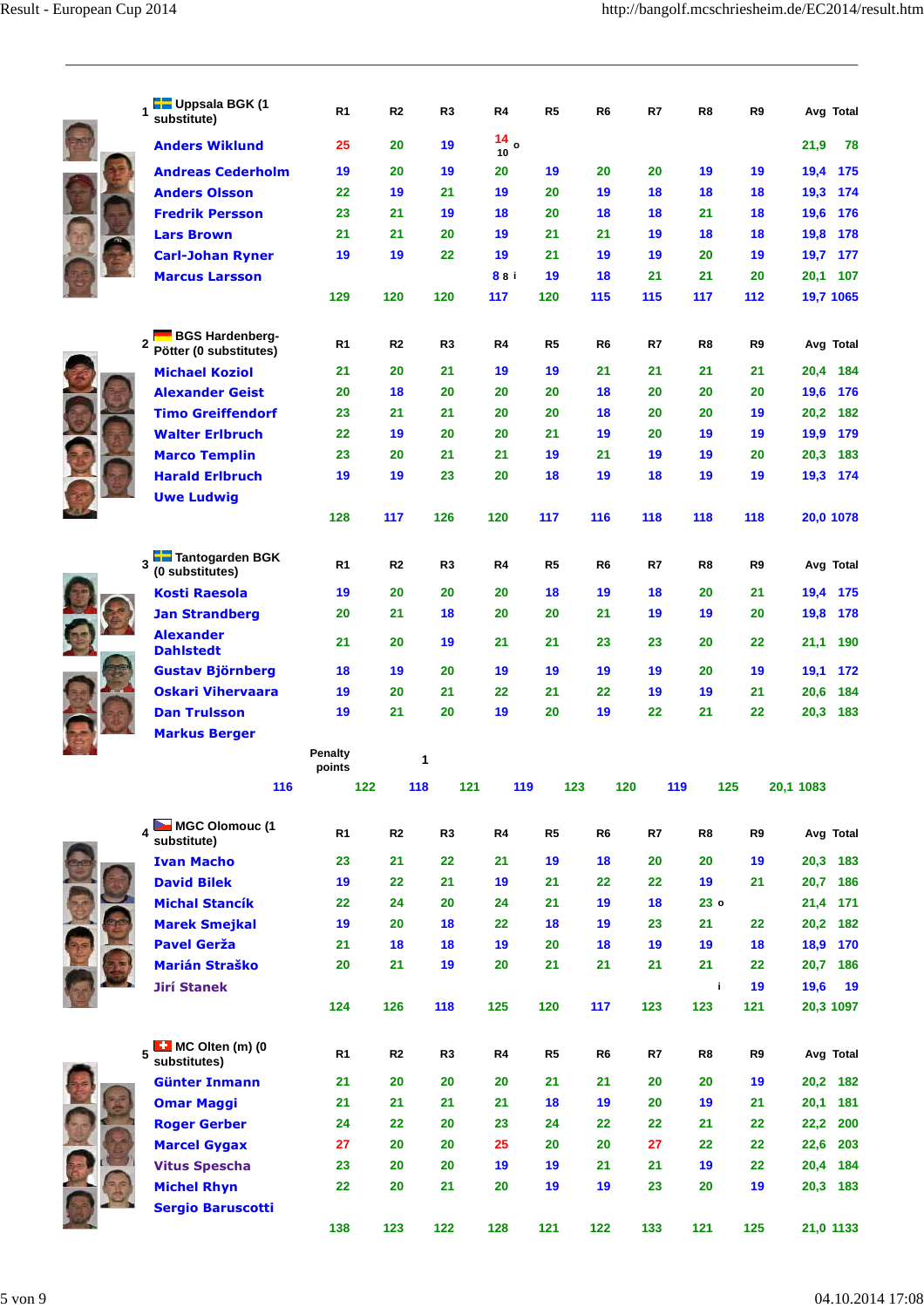| <b>GSP Vergiate (0</b><br>6<br>substitutes) | R1             | R <sub>2</sub>  | R3             | R4  | R5             | R <sub>6</sub> | R7  | R8  | R9  | Avg Total   |
|---------------------------------------------|----------------|-----------------|----------------|-----|----------------|----------------|-----|-----|-----|-------------|
| <b>Roberto Garbui</b>                       | 21             | 22              | 18             | 21  | 22             | 19             | 26  | 20  | 24  | 21,4 193    |
| <b>Massimilano Ciceri</b>                   | 20             | 21              | 20             | 20  | 19             | 22             | 20  | 23  | 24  | 21,0<br>189 |
| <b>Riccardo Simonetta</b>                   | 21             | 22              | 19             | 22  | 23             | 23             | 24  | 20  | 20  | 21.6 194    |
| <b>Rudi Giroldini</b>                       | 22             | 20              | 21             | 20  | 21             | 23             | 25  | 21  | 21  | 21,6 194    |
| <b>Yvan Baruscotti</b>                      | 20             | 22              | 21             | 20  | 24             | 19             | 22  | 20  | 22  | 21,1 190    |
| <b>Lorenzo Levis</b>                        | 20             | 19              | 20             | 22  | 18             | 21             | 22  | 20  | 19  | 20,1 181    |
| <b>Guido Mattaini</b>                       |                |                 |                |     |                |                |     |     |     |             |
|                                             | 124            | 126             | 119            | 125 | 127            | 127            | 139 | 124 | 130 | 21,1 1141   |
|                                             |                |                 |                |     |                |                |     |     |     |             |
| $\_$ WAT 21 (0<br>substitutes)              | R1             | R2              | R3             | R4  | R5             | R6             | R7  | R8  | R9  | Avg Total   |
| <b>Stefan Mehlhose</b>                      | 20             | 22              | 23             | 23  | 20             | 21             |     |     |     | 21,5 129    |
| <b>Julian Weibold</b>                       | 23             | 19              | 20             | 22  | 21             | 22             |     |     |     | 21,2 127    |
| <b>Adam Fazekas</b>                         | 22             | 21              | 21             | 20  | 19             | 21             |     |     |     | 20,7 124    |
| <b>Csaba Palinkas</b>                       | 19             | 20              | 20             | 20  | 21             | 21             |     |     |     | 20,2 121    |
| <b>Norbert</b>                              |                |                 |                |     |                |                |     |     |     |             |
| <b>Wagenhofer</b>                           | 20             | 21              | 21             | 19  | 21             | 23             |     |     |     | 20.8 125    |
| <b>Heinz Weber</b>                          | 27             | 20              | 24             | 22  | 22             | 20             |     |     |     | 22,5 135    |
| <b>Ernst Hübner</b>                         |                |                 |                |     |                |                |     |     |     |             |
|                                             | 131            | 123             | 129            | 126 | 124            | 128            |     |     |     | 21,1 761    |
|                                             |                |                 |                |     |                |                |     |     |     |             |
| <b>LE</b> Manse RG (1<br>8<br>substitute)   | R1             | R2              | R3             | R4  | R5             | R6             | R7  | R8  | R9  | Avg Total   |
| <b>Aapo Pessi</b>                           | 22             | 21              | 20             | 22  | 21             | 20             |     |     |     | 21,0 126    |
| <b>Eetu Ikola</b>                           | 29             | 1180            |                |     |                |                |     |     |     | 23,5<br>40  |
| <b>Markku Sillman</b>                       | 26             | 18              | 23             | 25  | 24             | 25             |     |     |     | 23,5<br>141 |
| <b>Arto Borg</b>                            | 27             | 23              | 23             | 28  | 22             | 25             |     |     |     | 24,7<br>148 |
| <b>Axel Ekman</b>                           | 21             | 20              | 19             | 19  | 19             | 20             |     |     |     | 19,7<br>118 |
| <b>Juuso Tasku</b>                          | 19             | 20              | 25             | 21  | 20             | 20             |     |     |     | 20,8<br>125 |
|                                             |                | 15 <sub>i</sub> |                |     |                |                |     |     |     |             |
| <b>Tatu Pessa</b>                           |                | 11              | 20             | 23  | 21             | 21             |     |     |     | 21,5<br>100 |
|                                             | 144            | 128             | 130            | 138 | 127            | 131            |     |     |     | 22,2<br>798 |
| <b>CM</b> do Porto (0<br>9                  | R <sub>1</sub> | R2              | R3             | R4  | R5             | R6             | R7  | R8  | R9  | Avg Total   |
| substitutes)                                |                |                 |                |     |                |                |     |     |     |             |
| <b>Sebastião Campos</b>                     | 25             | 29              | 19             | 27  | 23             | 27             |     |     |     | 25,0 150    |
| <b>Luís Silva</b>                           | 22             | 23              | 24             | 25  | 21             | 20             |     |     |     | 22,5 135    |
| <b>Domingos Silva</b>                       | 25             | 25              | 24             | 22  | 24             | 29             |     |     |     | 24,8 149    |
| Luís jr. Silva                              | 22             | 21              | 19             | 21  | 20             | 21             |     |     |     | 20,7 124    |
| <b>André Campos</b>                         | 19             | 18              | 19             | 23  | 19             | 20             |     |     |     | 19,7 118    |
| <b>André Silva</b>                          | 19             | 19              | 22             | 22  | 24             | 22             |     |     |     | 21,3 128    |
|                                             | 132            | 135             | 127            | 140 | 131            | 139            |     |     |     | 22,3 804    |
| MGC Oirschot (m)<br>10                      | R1             | R2              | R3             | R4  | R5             | R6             | R7  | R8  | R9  | Avg Total   |
| (0 substitutes)                             |                |                 |                |     |                |                |     |     |     |             |
| <b>Remon Verveer</b>                        | 21             | 23              | 20             | 20  | 21             | 19             |     |     |     | 20,7 124    |
| <b>Martin van Holland</b>                   | 28             | 22              | 25             | 20  | 22             | 22             |     |     |     | 23,2 139    |
| <b>Ramon Craane</b>                         | 26             | 24              | 26             | 24  | 27             | 27             |     |     |     | 25,7 154    |
| <b>Jeroen van Holland</b>                   | 26             | 24              | 24             | 24  | 20             | 22             |     |     |     | 23,3 140    |
| <b>Steven Steiger</b>                       | 22             | 24              | 25             | 22  | 21             | 19             |     |     |     | 22,2 133    |
| <b>Hans Verkooijen</b>                      | 21             | 21              | 23             | 27  | 23             | 19             |     |     |     | 22,3 134    |
| <b>Peter Joost Middag</b>                   |                |                 |                |     |                |                |     |     |     |             |
|                                             | 144            | 138             | 143            | 137 | 134            | 128            |     |     |     | 22,9 824    |
| Golf Klub Trnava (0<br>11                   | R <sub>1</sub> | R2              | R <sub>3</sub> | R4  | R <sub>5</sub> | R6             | R7  | R8  | R9  | Avg Total   |
| substitutes)                                |                |                 |                |     |                |                |     |     |     |             |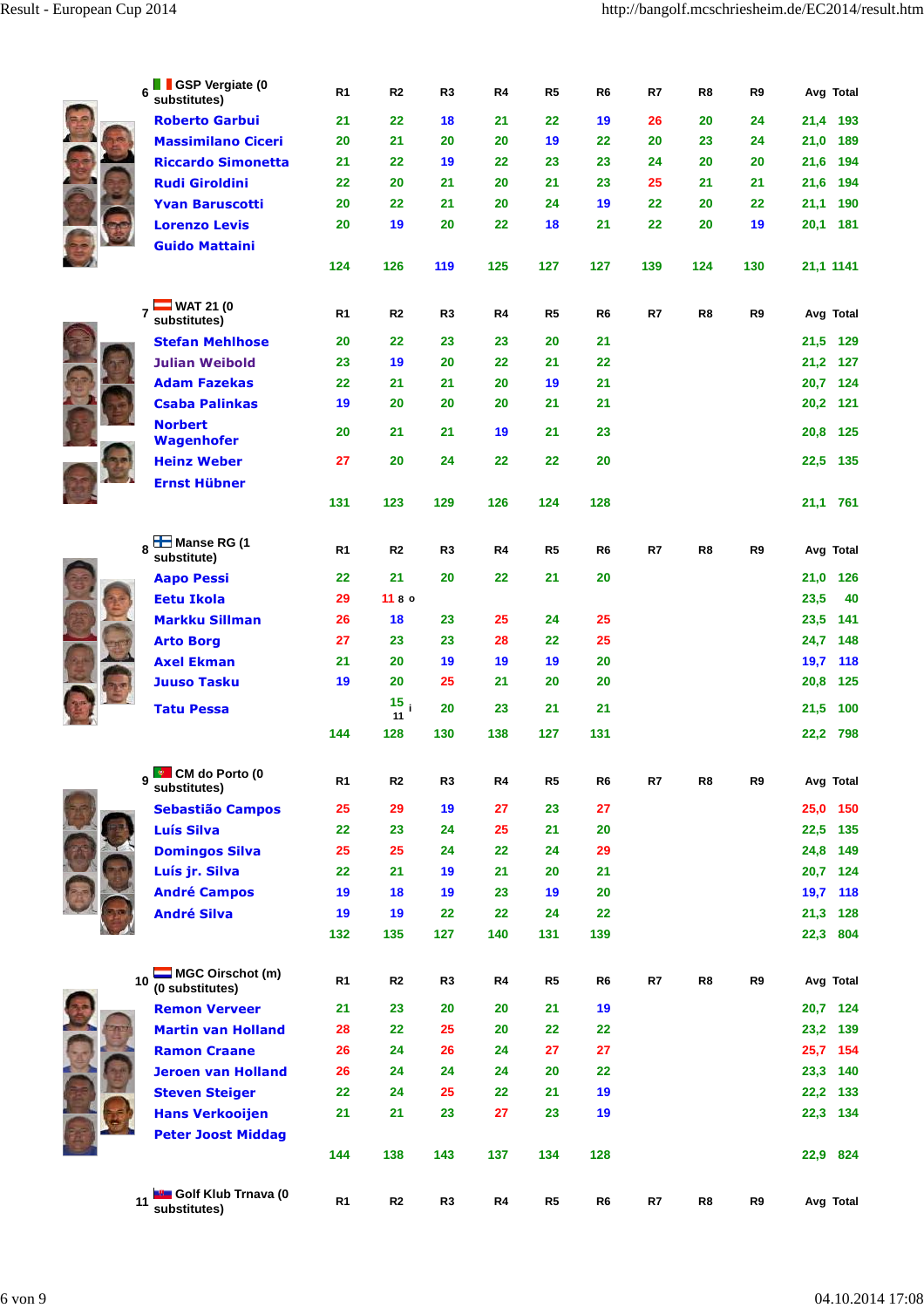| <b>František Drgon</b><br><b>Juraj Palovic</b><br>Lukáš Barylík<br><b>René Šimansky</b><br><b>Ján Tolarovic</b><br><b>Ladislav Derzsi</b> | 23<br>26<br>33<br>27<br>26<br>23 | 30<br>23<br>26<br>24<br>22<br>18 | 21<br>28<br>23<br>23<br>25<br>25 | 23<br>21<br>22<br>23<br>25<br>20 | 32<br>26<br>25<br>21<br>20<br>25 | 22<br>24<br>23<br>22<br>20<br>22 | 25,2 151<br>24,7<br>25,3 152<br>23,3<br>23,0<br>22,2 | 148<br>140<br>138<br>133 |
|-------------------------------------------------------------------------------------------------------------------------------------------|----------------------------------|----------------------------------|----------------------------------|----------------------------------|----------------------------------|----------------------------------|------------------------------------------------------|--------------------------|
| Slavomír Holický                                                                                                                          | 158                              | 143                              | 145                              | 134                              | 149                              | 133                              | 23,9                                                 | 862                      |

|                                      |    |           | TEAMS |    |    |    |    |    |    |      |              |  |
|--------------------------------------|----|-----------|-------|----|----|----|----|----|----|------|--------------|--|
| Women                                |    |           |       |    |    |    |    |    |    |      |              |  |
| <b>Rank Team</b>                     |    | Avg Total |       |    |    |    |    |    |    |      |              |  |
| 1 MGC Mainz                          | 63 | 61        | 62    | 67 | 62 | 59 | 65 | 68 | 61 | 21.0 | 568          |  |
| $2 - MGC$ '90 Brno                   | 62 | 64        | 60    | 66 | 64 | 60 | 67 | 66 | 59 | 21.0 | 568          |  |
| 3 MGC Göttingen                      | 69 | 61        | 65    | 60 | 63 | 64 | 65 | 64 | 58 | 21.1 | 569          |  |
| 4 <b>E.</b> MC Olten (w)             | 71 | 63        | 63    | 73 | 66 | 69 | 64 | 65 | 64 | 22.1 | 598          |  |
| 5 <b>BGK</b> Linjen                  | 75 | 67        | 69    | 65 | 65 | 61 | 71 | 67 | 62 | 22.3 | 602          |  |
| 6 $\blacksquare$ MGC Oirschot (w) 72 |    | 68        | 64    | 71 | 62 | 63 | 71 | 71 | 72 | 22.7 | 614          |  |
| <b>7   GSP Cusano</b>                | 67 | 70        | 67    | 69 | 69 | 65 |    |    |    |      | 22,6 407 324 |  |
| 8 MGC Bad Vöslau                     | 75 | 68        | 67    | 69 | 62 | 66 |    |    |    |      | 22,6 407 324 |  |
| <b>CM da Costa Nova 74</b><br>9      |    | 70        | 74    | 73 | 74 | 70 |    |    |    |      | 24.2 435 324 |  |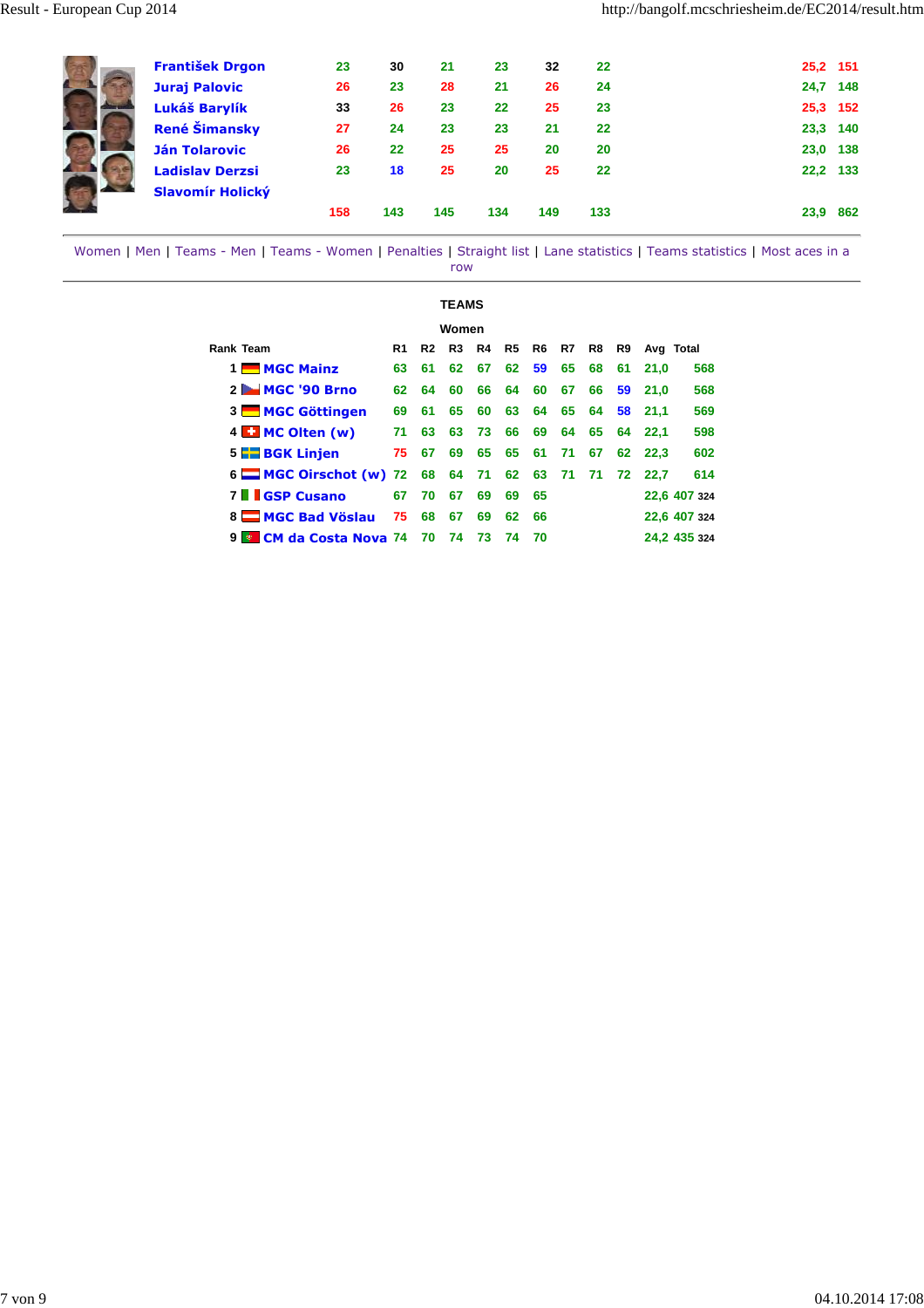|  | 1 MGC Mainz (0 substitutes)           | R1 | R <sub>2</sub> | R3             | R4 | R5             | R6             | R7 | R8             | R9             | Avg Total |
|--|---------------------------------------|----|----------------|----------------|----|----------------|----------------|----|----------------|----------------|-----------|
|  | <b>Anne Bollrich</b>                  | 21 | 19             | 20             | 23 | 18             | 20             | 20 | 21             | 20             | 20,2 182  |
|  | <b>Nicole Gundert-Greiffendorf</b>    | 21 | 23             | 22             | 21 | 24             | 19             | 22 | 23             | 20             | 21,7 195  |
|  | <b>Alice Kobisch</b>                  | 21 | 19             | 20             | 23 | 20             | 20             | 23 | 24             | 21             | 21,2 191  |
|  | <b>Kathrin Neumann</b>                | 63 | 61             | 62             | 67 | 62             | 59             | 65 | 68             | 61             | 21,0 568  |
|  |                                       |    |                |                |    |                |                |    |                |                |           |
|  | 2 MGC '90 Brno (0 substitutes)        | R1 | R <sub>2</sub> | R <sub>3</sub> | R4 | R5             | R <sub>6</sub> | R7 | R <sub>8</sub> | R <sub>9</sub> | Avg Total |
|  | Simona Handlová                       | 21 | 22             | 23             | 21 | 21             | 18             | 25 | 22             | 21             | 21,6 194  |
|  | <b>Katerina Tietzová</b>              | 21 | 21             | 18             | 22 | 23             | 20             | 19 | 22             | 18             | 20,4 184  |
|  | Jana Nakládalová                      | 20 | 21             | 19             | 23 | 20             | 22             | 23 | 22             | 20             | 21,1 190  |
|  | Ema Blažková                          | 62 | 64             | 60             | 66 | 64             | 60             | 67 | 66             | 59             |           |
|  |                                       |    |                |                |    |                |                |    |                |                | 21,0 568  |
|  | 3 MGC Göttingen (0 substitutes)       | R1 | R <sub>2</sub> | R <sub>3</sub> | R4 | R <sub>5</sub> | R <sub>6</sub> | R7 | R <sub>8</sub> | R9             | Avg Total |
|  | <b>Jasmin Ehm</b>                     | 21 | 19             | 22             | 19 | 21             | 20             | 20 | 22             | 19             | 20,3 183  |
|  | Alexandra von dem Knesebeck 25        |    | 23             | 22             | 22 | 23             | 23             | 23 | 21             | 20             | 22,4 202  |
|  | <b>Nicole Birkelbach</b>              | 23 | 19             | 21             | 19 | 19             | 21             | 22 | 21             | 19             | 20,4 184  |
|  | <b>Paulien Jasper-Visser</b>          |    |                |                |    |                |                |    |                |                |           |
|  |                                       | 69 | 61             | 65             | 60 | 63             | 64             | 65 | 64             | 58             | 21,1 569  |
|  | 4 MC Olten (w) (0 substitutes)        | R1 | R <sub>2</sub> | R <sub>3</sub> | R4 | R5             | R <sub>6</sub> | R7 | R <sub>8</sub> | R9             | Avg Total |
|  | <b>Stefanie Blendermann</b>           | 24 | 19             | 19             | 20 | 21             | 21             | 19 | 20             | 18             | 20,1 181  |
|  | <b>Flavia Brechbühl</b>               | 27 | 24             | 23             | 28 | 25             | 30             | 24 | 25             | 23             | 25,4 229  |
|  | <b>Melanie Blaser</b>                 | 20 | 20             | 21             | 25 | 20             | 18             | 21 | 20             | 23             | 20,9 188  |
|  |                                       | 71 | 63             | 63             | 73 | 66             | 69             | 64 | 65             | 64             | 22,1 598  |
|  | 5 BGK Linjen (0 substitutes)          | R1 | R <sub>2</sub> | R <sub>3</sub> | R4 | R5             | R <sub>6</sub> | R7 | R <sub>8</sub> | R9             | Avg Total |
|  | <b>Elisabeth Brandt</b>               | 24 | 22             | 28             | 20 | 21             | 21             | 25 | 21             | 20             | 22,4 202  |
|  | <b>Carolina Larsson</b>               | 26 | 22             | 22             | 23 | 21             | 20             | 26 | 23             | 20             | 22,6 203  |
|  | <b>Annelie Lundell</b>                | 25 | 23             | 19             | 22 | 23             | 20             | 20 | 23             | 22             | 21,9 197  |
|  | <b>Camilla Forslund</b>               |    |                |                |    |                |                |    |                |                |           |
|  |                                       | 75 | 67             | 69             | 65 | 65             | 61             | 71 | 67             | 62             | 22,3 602  |
|  | 6 MGC Oirschot (w) (0 substitutes) R1 |    | R2             | R3             | R4 | R5             | R6             | R7 | R8             | R9             | Avg Total |
|  | <b>Ilona De Kok</b>                   | 23 | 23             | 23             | 21 | 19             | 21             | 24 | 28             | 22             | 22,7 204  |
|  | <b>Wendy van Luijpen</b>              | 25 | 24             | 22             | 30 | 22             | 21             | 23 | 21             | 24             | 23,6 212  |
|  | Natasja Klarenbeek                    | 24 | 21             | 19             | 20 | 21             | 21             | 24 | 22             | 26             | 22,0 198  |
|  |                                       | 72 | 68             | 64             | 71 | 62             | 63             | 71 | 71             | 72             | 22,7 614  |
|  | 7   GSP Cusano (0 substitutes)        | R1 | R2             | R3             | R4 | R5             | R <sub>6</sub> | R7 | R8             | R9             | Avg Total |
|  | <b>Antonella Flamini</b>              | 24 | 24             | 20             | 27 | 26             | 24             |    |                |                | 24,2 145  |
|  | <b>Sara Marchiani</b>                 | 21 | 23             | 22             | 21 | 21             | 20             |    |                |                | 21,3 128  |
|  | Anna Bandera                          | 22 | 23             | 25             | 21 | 22             | 21             |    |                |                | 22,3 134  |
|  |                                       | 67 | 70             | 67             | 69 | 69             | 65             |    |                |                | 22,6 407  |
|  | 8 MGC Bad Vöslau (0 substitutes) R1   |    | R <sub>2</sub> | R3             | R4 | R5             | R6             | R7 | R8             | R9             | Avg Total |
|  | <b>Melanie Schwarz</b>                | 26 | 23             | 24             | 24 | 20             | 22             |    |                |                | 23,2 139  |
|  | <b>Elisabeth Gruber</b>               | 25 | 21             | 22             | 22 | 20             | 24             |    |                |                | 22,3 134  |
|  | <b>Sandra Schwarz</b>                 | 24 | 24             | 21             | 23 | 22             | 20             |    |                |                | 22,3 134  |
|  | <b>Petra Riegler</b>                  |    |                |                |    |                |                |    |                |                |           |
|  |                                       | 75 | 68             | 67             | 69 | 62             | 66             |    |                |                | 22,6 407  |
|  | 9 CM da Costa Nova (0 substitutes) R1 |    | R2             | R3             | R4 | R5             | R6             | R7 | R8             | R9             | Avg Total |
|  | <b>Cristina Fernandes</b>             | 27 | 23             | 23             | 24 | 21             | 23             |    |                |                | 23,5 141  |
|  | <b>Manuela Pinheiro</b>               | 24 | 24             | 30             | 25 | 30             | 25             |    |                |                | 26,3 158  |
|  |                                       |    |                |                |    |                |                |    |                |                |           |